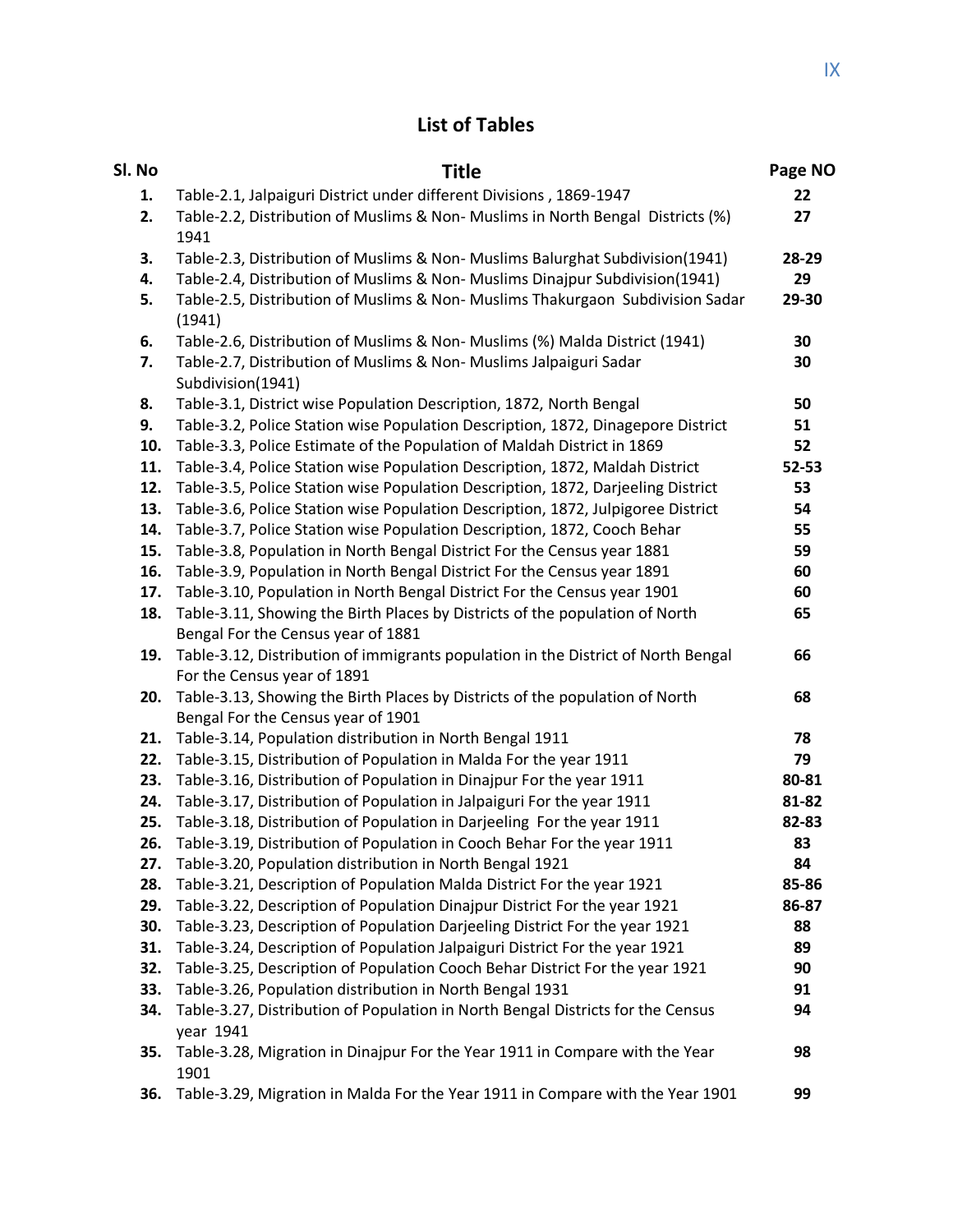| 37.        | Table-3.30, Migration in Jalpaiguri For the Year 1911 in Compare with the Year<br>1901                                                                                                                   | 100            |
|------------|----------------------------------------------------------------------------------------------------------------------------------------------------------------------------------------------------------|----------------|
| 38.        | Table-3.31, Migration in Darjeeling For the Year 1911 in Compare with the Year<br>1901                                                                                                                   | 100            |
| 39.        | Table-3.32, Migration in Cooch Behar For the Year 1911 in Compare with the Year<br>1901                                                                                                                  | 101            |
| 40.        | Table-3.33, Migration in Dinajpur For the Year 1921 in Compare with the Year<br>1901                                                                                                                     | 102            |
| 41.<br>42. | Table-3.34, Migration in Malda For the Year 1921 in Compare with the Year 1901<br>Table-3.35, Migration in Jalpaiguri For the Year 1921 in Compare with the Year<br>1901                                 | 103<br>103     |
| 43.        | Table-3.36, Migration in Darjeeling For the Year 1921 in Compare with the Year<br>1901                                                                                                                   | 104            |
| 44.        | Table-3.37, Migration in Cooch Behar For the Year 1921 in Compare with the Year<br>1901                                                                                                                  | 105            |
| 45.        | Table-3.38, Immigration and Emigration in Districts of North Bengal form and to<br>outside the State For the Year 1931                                                                                   | 105-106        |
| 46.        | Table-3.39, Statement No. 1-15, Births and deaths in Cooch Behar State 1920-<br>1930                                                                                                                     | 107            |
| 47.<br>48. | Table-3.40, The population of North Bengal born in Elsewhere(Birth Place) 1931<br>Table-3.41, The population of North Bengal born in Elsewhere Birth Place<br>(Selected) 1931                            | 107-108<br>108 |
| 49.<br>50. | Table-3.42, The population of North Bengal born in Elsewhere(Birth Place) 1941<br>Table-3.43, Immigration and Emigration in Districts of North Bengal form and to<br>outside the State For the Year 1941 | 109<br>110     |
| 51.        | Table-4.1, Distribution of Population North Bengal 1951                                                                                                                                                  | 124            |
| 52.        | Table-4.2, Distribution of Population North Bengal, Malda District 1951                                                                                                                                  | 125-26         |
| 53.        | Table-4.3, Distribution of Population North Bengal, West Dinajpur 1951                                                                                                                                   | 126-127        |
| 54.        | Table-4.4, Distribution of Population North Bengal, Darjeeling District 1951                                                                                                                             | 127-128        |
| 55.        | Table-4.5, Distribution of Population North Bengal, Jalpaiguri District 1951                                                                                                                             | 129            |
| 56.        | Table-4.6, Distribution of Population North Bengal, Cooch Behar District 1951                                                                                                                            | 130            |
| 57.        | Table-4.7, Vital Statistics of Births and Deaths in North Bengal Districts 1941-1950                                                                                                                     | 131            |
| 58.        | Table-4.8, Distribution of Population North Bengal For the Year 1961                                                                                                                                     | 133            |
| 59.        | Table-4.9, Police Station wise population distribution in North Bengal, Malda<br>District For the Year 1961                                                                                              | 134            |
| 60.        | Table-4.10, Police Station wise population distribution in North Bengal, West<br>Dinajpur District For the Year 1961                                                                                     | 135            |
| 61.        | Table-4.11, Police Station wise population distribution in North Bengal, Darjeeling<br>District For the Year 1961                                                                                        | 136-137        |
| 62.        | Table-4.12, Police Station wise population distribution in North Bengal, Jalpaiguri<br>District For the Year 1961                                                                                        | 137-138        |
| 63.        | Table-4.13, Police Station wise population distribution in North Bengal, Cooch<br>Behar District For the Year 1961                                                                                       | 139            |
| 64.        | Table-4.14, Distribution of Population in North Bengal Districts 1971                                                                                                                                    | 141            |
| 65.<br>66. | Table-4.15, Distribution of Population North Bengal Districts, Malda District 1971<br>Table-4.16, Distribution of Population North Bengal Districts, West Dinajpur<br>District 1971                      | 142<br>143-144 |
| 67.        | Table-4.17, Distribution of Population North Bengal Districts, District of Darjeeling                                                                                                                    | 145            |
|            |                                                                                                                                                                                                          |                |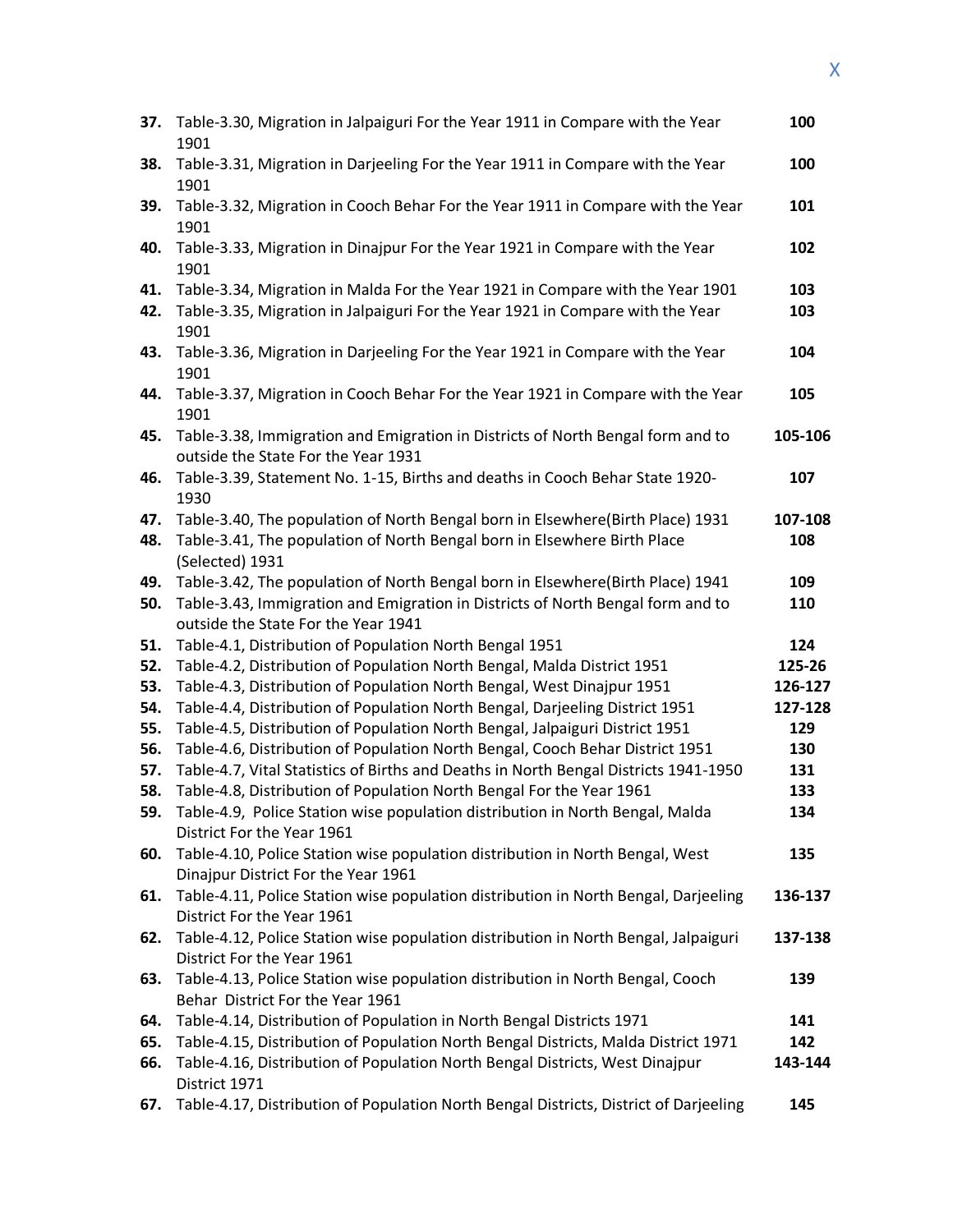1971

| 68. | Table-4.18, Distribution of Population North Bengal Districts, District of Jalpaiguri<br>1971       | 147     |
|-----|-----------------------------------------------------------------------------------------------------|---------|
| 69. | Table-4.19, Distribution of Population North Bengal Districts, District of Cooch                    | 148     |
|     | Behar 1971                                                                                          |         |
| 70. | Table-4.20, Immigration North Bengal Districts 1951                                                 | 150     |
| 71. | Table-4.21, Immigration and Emigration in the North Bengal Districts from and                       | 154     |
|     | outside the State of West Bengal, 1951                                                              |         |
| 72. | Table-4.22, Displaced persons from East- Pakistan 1946-1951                                         | 154     |
| 73. | Table-4.23, Displaced persons from West- Pakistan 1946-1951                                         | 155     |
| 74. | Table-4.24, Displaced persons With Unspecified District of Origin 1946-1951                         | 155     |
| 75. | Table-4.25, Immigration from different districts of the State into North Bengal<br>1961             | 161     |
| 76. | Table-4.26, Emigration from North Bengal into different districts of the State 1961                 | 162-163 |
| 77. | Table-4.27, Distribution of Immigrants from other states by District of                             | 164     |
|     | Enumeration, 1961                                                                                   |         |
| 78. | Table-4.28, Immigrants from Pakistan by Total, Rural, Urban areas of Districts,<br>1961             | 167     |
| 79. | Table-4.29, Immigrants from Pakistan classified by duration of Residence 1961                       | 167-168 |
| 80. | Table-4.30, Evacuees from Assam to West Bengal, 16.07.1960-31.07.1960                               | 170     |
| 81. | Table-4.31, Birth Place of people of North Bengal Districts 1971                                    | 172-173 |
| 82. | Table-4.32, Comparison of Persons born in Pakistan but Enumerated in North                          | 175     |
|     | Bengal Districts Between the Census 1961 & Census 1971                                              |         |
| 83. | Table-4.33, Distribution of Population in North Bengal Districts 1981                               | 182-183 |
| 84. | Table-4.34, Distribution of Population in North Bengal Districts in 1981, Maldah                    | 183-184 |
|     | District                                                                                            |         |
| 85. | Table-4.35, Distribution of Population in North Bengal Districts in 1981, District of               | 185     |
|     | <b>West Dinajpur</b>                                                                                |         |
| 86. | Table-4.36, Distribution of Population in North Bengal Districts in 1981, District of               | 186     |
|     | Darjeeling                                                                                          |         |
| 87. | Table-4.37, Distribution of Population in North Bengal Districts in 1981, District of<br>Jalpaiguri | 187-188 |
| 88. | Table-4.38, Distribution of Population in North Bengal Districts in 1981, District of               | 188-189 |
|     | <b>Koch Bihar</b>                                                                                   |         |
| 89. | Table-4.39, Distribution of Population North Bengal For the Year 1991                               | 190     |
| 90. | Table-4.40, Police Station wise Distribution of Population Maldah District For the                  | 191     |
|     | Year 1991                                                                                           |         |
| 91. | Table-4.41, , Police Station wise Distribution of Population West Dinajpur District                 | 192     |
|     | For the Year 1991                                                                                   |         |
| 92. | Table-4.42, , Police Station wise Distribution of Population Darjeeling District For                | 193-194 |
|     | the Year 1991                                                                                       |         |
| 93. | Table-4.43, , Police Station wise Distribution of Population Jalpaiguri District For                | 195     |
|     | the Year 1991                                                                                       |         |
| 94. | Table-4.44, Police Station wise Distribution of Population Koch Bihar District For                  | 196     |
|     | the Year 1991                                                                                       |         |
| 95. | Table-4.45, Population Classified by Place of Birth, 1981                                           | 198-199 |
| 96. | Table-4.46, Of Birth Place In North Bengal Districts, 1991                                          | 199-200 |
| 97. | Table-4.47, Detected Bangladeshi Infiltrators, 1989-1994                                            | 204     |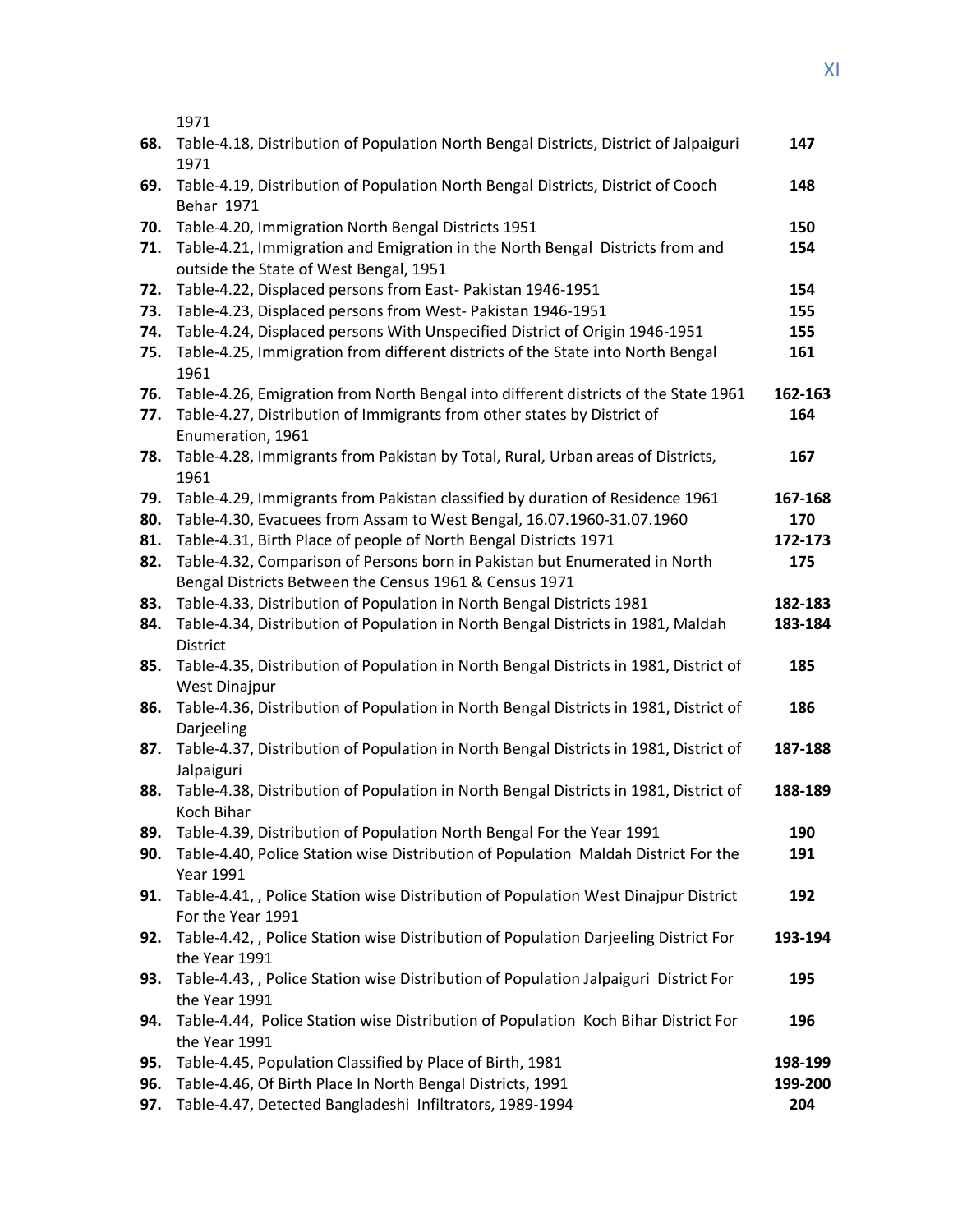| 98. | Table-4.48, Bangladeshi Illegal Entrants Detected by the BSF In North Bengal                                                                   | 204     |
|-----|------------------------------------------------------------------------------------------------------------------------------------------------|---------|
|     | Sector 1991-1994                                                                                                                               |         |
| 99. | Table-4.49, Bangladeshi Illegal Entrants Received from other Agencies by the BSF<br>In North Bengal Sector 1991-1994                           | 205     |
|     | 100. Table-5.1, Distribution of Land in Cultrable and Unculturable Areas Malda                                                                 | 220     |
|     | 101. Table-5.2, Different Crops in Malda 1917-1918                                                                                             | 220-221 |
|     | 102. Table-5.3, Distribution of Land in Cultivated and Uncultivated Areas(Land in                                                              | 223     |
|     | Acres) Western Duars (1870)                                                                                                                    |         |
|     | 103. Table-5.4, Land under Crops in Western Duars (in acres) 1901-02 to 1907-08                                                                | 224     |
|     | 104. Table-5.5, Distribution of Land in Cultivated and Uncultivated Areas(Land in                                                              | 225     |
|     | Acres) Cooch Behar                                                                                                                             |         |
|     | 105. Table-5.6, Tea operations in Darjeeling District 1866-1874                                                                                | 229     |
|     | 106. Table-5.7, Statistics of Tea in Darjeeling 1874-1951                                                                                      | 230     |
|     | 107. Table-5.8, Distribution of the Tea Gardens in Darjeeling 1940                                                                             | 231     |
|     | 108. Table-5.9, Distribution of Population in the Tea Garden areas in Darjeeling 1940                                                          | 231     |
|     | 109. Table-5.10, Areas under Tea Plantations in Darjeeling 1965                                                                                | 233     |
|     | 110. Table-5.11, Small Scale Industries in Darjeeling                                                                                          | 233     |
|     | 111. Table-5.12, Small Scale Industries in Darjeeling, 1967                                                                                    | 233-34  |
|     | 112. Table-5.13, Statistics of Tea in Jalpaiguri 1874-1951                                                                                     | 235     |
|     | 113. Table-5.14, Units registered with the chief Inspector or factories, West Bengal,                                                          | 236     |
|     | District of Jalpaiguri (1969-1975)                                                                                                             |         |
|     | 114. Table-5.15, Production of Eri- Eggs and Number of Persons employed in Ericulture                                                          | 237     |
|     | Industry in Jalpaiguri District: 1967-1972                                                                                                     |         |
|     | 115. Table-5.16, Small Scale Industrial Units in Koch Bihar 1972                                                                               | 238-239 |
|     | 116. Table-5.17, Number of Handloom Units in Koch Bihar District 1972                                                                          | 239     |
|     | 117. Table-5.18, Registered Factories in North Bengal                                                                                          | 240     |
|     | 118. Table-5.19, Distribution of Professional Services Kalimpong, 1947                                                                         | 244     |
|     | 119. Table-5.20, Export & Import, 1870                                                                                                         | 246     |
|     | 120. Table-5.21, Total Number of owners employing Bargadars In North Bengal                                                                    | 248     |
|     | Districts 1951                                                                                                                                 |         |
|     | 121. Table-5.22, Number of Bargadars employed Owners In North Bengal District 1951                                                             | 249     |
|     | 122. Table-5.23, Total Number of owners employing Bargadars for the following out of                                                           | 250     |
|     | total land owned (in acres) in North Bengal Districts 1951<br>123. Table-5.24, Percentage of all agricultural self-supporting Persons to total | 251     |
|     | Population, 1901-1951                                                                                                                          |         |
|     | 124. Table-5.25, Percentage of self-supporting Persons in cultivators of own land to                                                           | 251     |
|     | total population, 1901-1951                                                                                                                    |         |
|     | 125. Table-5.26, Percentage of self-supporting Persons Agriculture Laborers to total                                                           | 252     |
|     | population, 1901-1951                                                                                                                          |         |
|     | 126. Table-5.27, The manner in which Lands were cultivated in 1940 & 1951                                                                      | 252     |
|     | 127. Table-5.28 (Continued) Workers and Non-workers among Scheduled Castes in the                                                              | 253     |
|     | District of North Bengal 1961                                                                                                                  |         |
|     | 128. Table-5.28, (Concluded) Workers and Non-workers among Scheduled Castes in                                                                 | 253-254 |
|     | the District of North Bengal 1961                                                                                                              |         |
|     | 129. Table-5.29, Continued) Workers and Non-workers among Scheduled Tribes in the                                                              | 254     |
|     | District of North Bengal 1961                                                                                                                  |         |
|     | 130. Table-5.29, (Concluded) Workers and Non-workers among Scheduled Tribes in                                                                 | 254-255 |
|     | the District of North Bengal 1961                                                                                                              |         |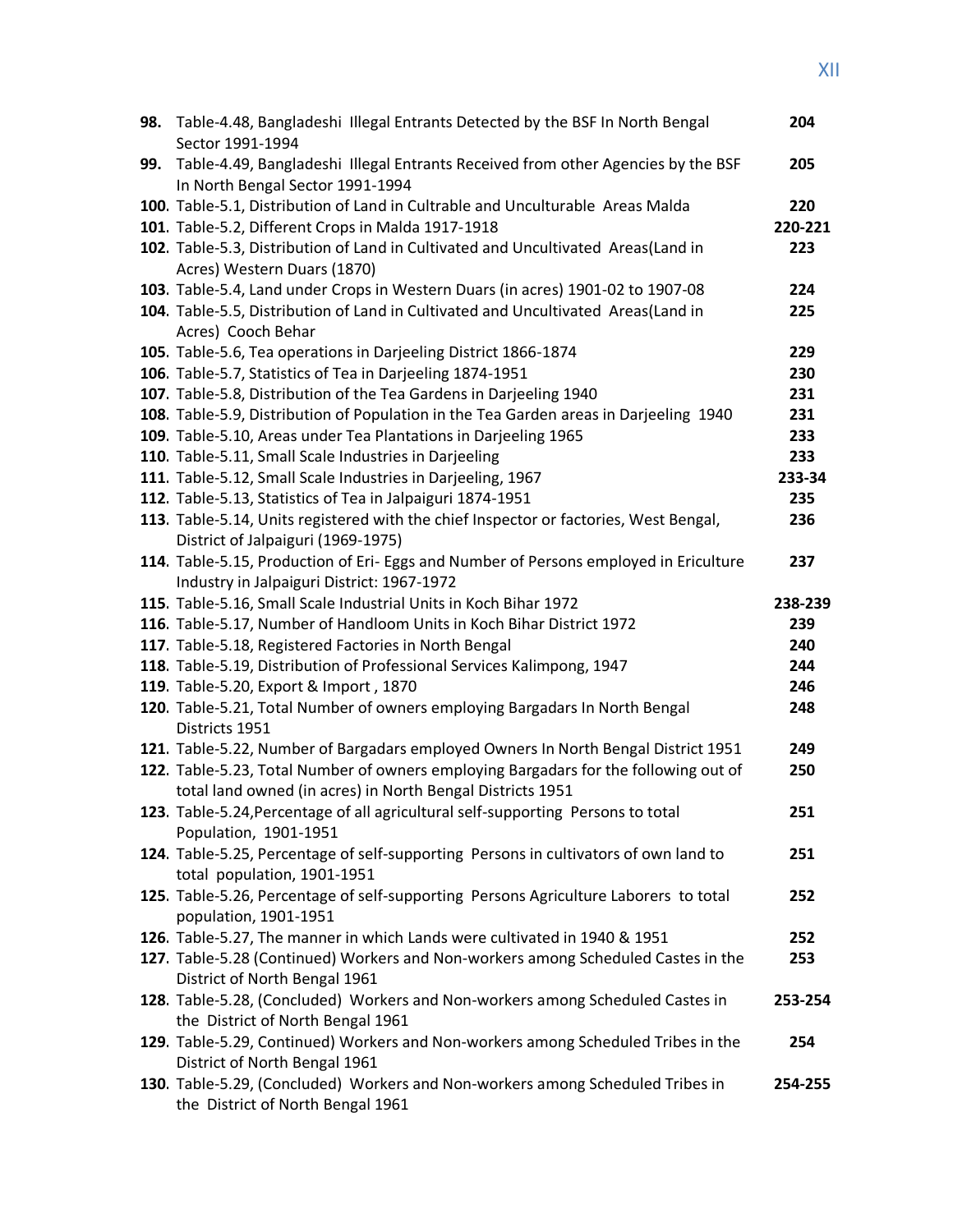## XIII

| 131. Table-5.30, (Continued) Workers and Non-workers among Scheduled Castes in<br>the District of North Bengal 1971                     | 255    |
|-----------------------------------------------------------------------------------------------------------------------------------------|--------|
| 132. Table-5.30, (Concluded) Workers and Non-workers among Scheduled Castes in                                                          | 256    |
| the District of North Bengal 1971                                                                                                       |        |
| 133. Table-5.31, (Continued) Workers and Non-workers among Scheduled Castes/                                                            | 256    |
| Tribes in the District of North Bengal 1991                                                                                             |        |
| 134. Table-5.31, (Concluded) Workers and Non-workers among Scheduled Castes in                                                          | 257    |
| the District of North Bengal 1991                                                                                                       |        |
| 135. Table-5.32, (Cont.) Displaced persons from Pakistan by livelihood classes 1951                                                     | 263    |
| 136. Table-5.32, (Concl.) Displaced persons from Pakistan by livelihood classes 1951                                                    | 263    |
| 137. Table-5.33, Growth of towns in North Bengal District (1901-1981)                                                                   | 264    |
| 138. Table-5.34, Growth of Urban population in North Bengal District (1901-1991)                                                        | 264    |
| 139. Table-5.35, Growth of inhabited Villages in North Bengal 1901-1981                                                                 | 265    |
| 140. Table-5.36, Growth of Rural Population in North Bengal (1901-1991)                                                                 | 265    |
| 141. Table-6.1, Population of North Bengal with reference to religion                                                                   | 267    |
| 142. Table-6.2, Police Station wise Population description by Religions, 1872 District of<br>Maldah                                     | 268    |
| 143. Table-6.3, Police Station wise Population description by Religions in Percentage to<br><b>Total Population Maldah District</b>     | 268    |
| 144. Table-6.4, Police Station wise Population description by Religions, 1872                                                           | 270    |
| <b>Dinagepore District</b>                                                                                                              |        |
| 145. Table-6.5, Police Station wise Population description by Religions in Percentage to                                                | 270-71 |
| <b>Total Population Dinagepore District</b>                                                                                             |        |
| 146. Table-6.6, Police Station wise Population description by Religion, 1872 Darjeeling                                                 | 271    |
| District                                                                                                                                |        |
| 147. Table-6.7, Police Station wise Population description by Religions in Percentage to                                                | 272    |
| <b>Total Population Darjeeling District</b>                                                                                             |        |
| 148. Table-6.8, Police Station wise Population description by Religion, 1872 Jalpaiguri                                                 | 272    |
| <b>District</b>                                                                                                                         |        |
| 149. Table-6.9, Police Station wise Population description by Religions in Percentage to<br><b>Total Population Jalpaiguri District</b> | 273    |
| 150. Table-6.10, Population Description in North Bengal Districts by Religion For the                                                   | 274    |
| Census year 1881                                                                                                                        |        |
| 151. Table-6.11, Population Description in North Bengal Districts by Religion For the<br>Census year 1891                               | 274    |
| 152. Table-6.12, Population Description in North Bengal Districts by Religion For the                                                   | 274    |
| Census year 1901                                                                                                                        |        |
| 153. Table-6.13, Population Distribution in North Bengal In reference to Religion 1911                                                  | 279    |
| 154. Table-6.14, Distribution of Population in reference to Religion in North Bengal For<br>the Year 1921                               | 282    |
| 155. Table-6.15, Buddhists In Darjeeling District 1921                                                                                  | 284    |
| 156. Table-6.16, Distribution of Population in reference to Religion in North Bengal For                                                | 286    |
| the Year 1931                                                                                                                           |        |
| 157. Table-6.17, Certain castes Returned Under Tribal Religions Jalpaiguri District                                                     | 288    |
| 158. Table-6.18, Distribution of Population in reference to Religious Community For                                                     | 290-91 |
| the year 1941                                                                                                                           |        |
| 159. Table-6.19, Distribution of Population in North Bengal Districts in Reference to<br>Religion, 1951                                 | 294    |
|                                                                                                                                         |        |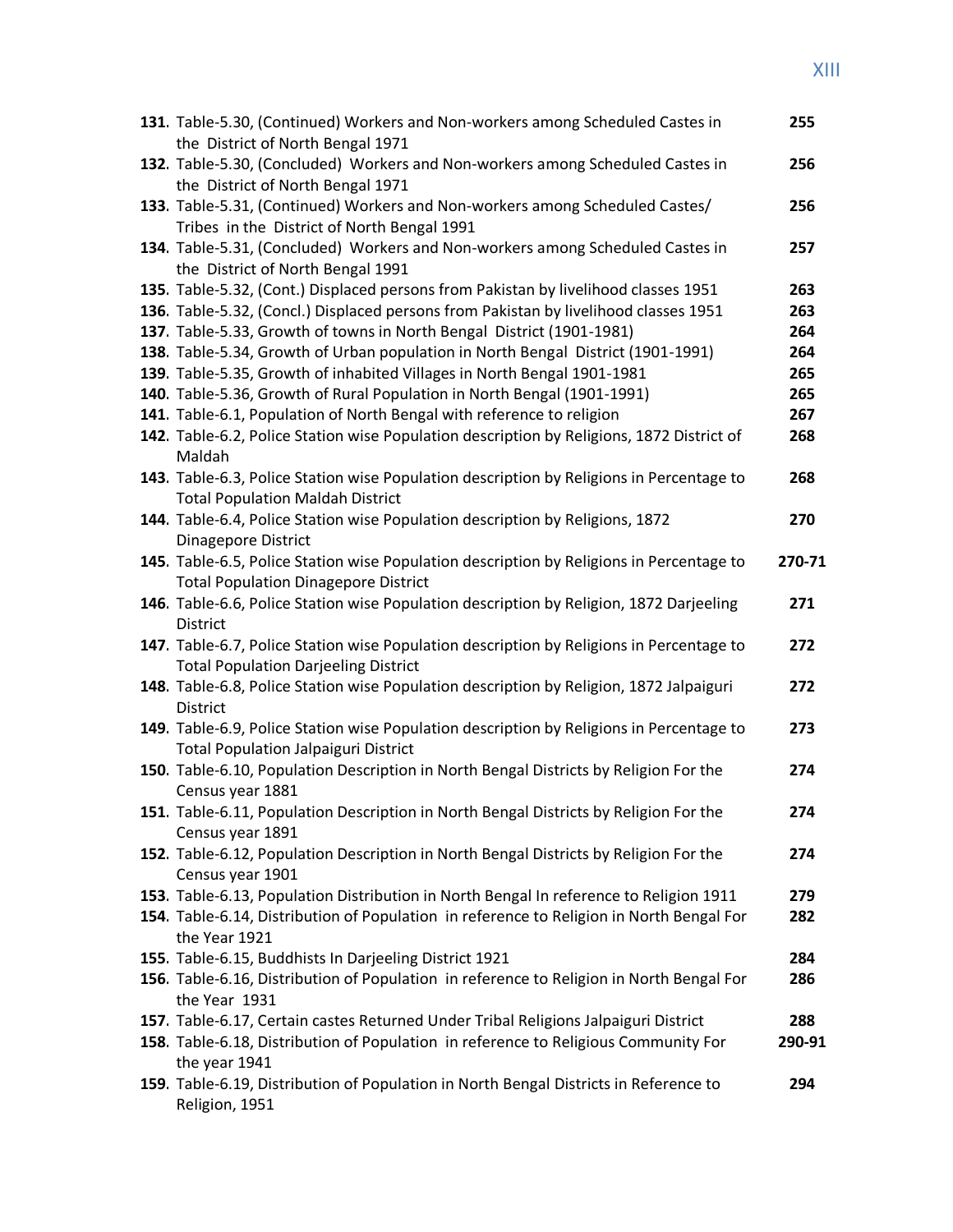| 160. Table-6.20, Distribution Of the strength of each major religious community per<br>10000 of total rural and urban population respectively, 1951                        | 295-96     |
|----------------------------------------------------------------------------------------------------------------------------------------------------------------------------|------------|
| 161. Table-6.21, Distribution of each major religious community in North Bengal                                                                                            | 300        |
| Districts per 10000 of total rural and urban population of West Bengal, 1951                                                                                               |            |
| 162. Table-6.22, Distribution of Other Religious in North Bengal, 1951                                                                                                     | 302        |
| 163. Table-6.23, Distribution of Population by Religion in North Bengal Districts For the                                                                                  | 303        |
| year 1961                                                                                                                                                                  |            |
| 164. Table-6.24, Muslim Population in the Border Police Stations of West Bengal, 1961                                                                                      | 304        |
| <b>Malda District</b>                                                                                                                                                      |            |
| 165. Table-6.25, Muslim Population in the Border Police Stations of West Bengal, 1961                                                                                      | 305        |
| <b>West Dinajpur District</b>                                                                                                                                              |            |
| 166. Table-6.26, Muslim Population in the Border Police Stations of West Bengal, 1961                                                                                      | 306        |
| Jalpaiguri District                                                                                                                                                        |            |
| 167. Table-6.27, Muslim Population in the Border Police Stations of West Bengal, 1961                                                                                      | 307-08     |
| Darjeeling District                                                                                                                                                        |            |
| 168. Table-6.28, Muslim Population in the Border Police Stations of West Bengal, 1961                                                                                      | 308        |
| Cooch Behar District                                                                                                                                                       |            |
| 169. Table-6.29, Distribution of Population in North Bengal Districts by Religions 1971                                                                                    | 310        |
| 170. Table-6.30, Distribution of Population By Religion Malda District 1971                                                                                                | 311        |
| 171. Table-6.31, Distribution of Population By Religion West Dinajpur District 1971                                                                                        | 313        |
| 172. Table-6.32, Distribution of Population By Religion Darjeeling District 1971                                                                                           | 314-15     |
| 173. Table-6.33, Distribution of Population By Religion Jalpaiguri District 1971                                                                                           | 316        |
| 174. Table-6.34, Distribution of Population By Religion Koch Bihar District 1971                                                                                           | 318        |
| 175. Table-6.35, Distribution of Six Major Religions in North Bengal Districts 1971-1981                                                                                   | 320-21     |
| 176. Table-6.36, Distribution of Six Major Religions in North Bengal Districts 1981,                                                                                       | 322-23     |
| District of Malda                                                                                                                                                          |            |
| 177. Table-6.37, Distribution of Six Major Religions in North Bengal Districts 1981,                                                                                       | 324-25     |
| District of West Dinajpur                                                                                                                                                  |            |
| 178. Table-6.38, Distribution of Six Major Religions in North Bengal Districts 1981,                                                                                       | 326-27     |
| <b>District of Darjeeling</b>                                                                                                                                              |            |
| 179. Table-6.39, Distribution of Six Major Religions in North Bengal Districts 1981,                                                                                       | 328-29     |
| District of Jalpaiguri                                                                                                                                                     |            |
| 180. Table-6.40, Distribution of Six Major Religions in North Bengal Districts 1981,                                                                                       | 330-31     |
| District of Koch Bihar                                                                                                                                                     |            |
| 181. Table-6.41, Distribution of population in districts of North Bengal by religion 1991                                                                                  | 332        |
| 182. Table-6.42, Distribution of population in percentage in districts of North Bengal by                                                                                  | 332-33     |
| religion 1991                                                                                                                                                              |            |
| 183. Table-6.43, Caste and Ethnicity in North Bengal For the Year 1872                                                                                                     | 340        |
| 184. Table-6.44, Rajbanshi, Pali and Koch in North Bengal For the Year 1872<br>185. Table-6.45, Caste distribution for Class I, II, V&VI in North Bengal For the Year 1881 | 341<br>342 |
| 186. Table-6.46, Distribution of Aboriginal Tribes and Caste for Class IV, in North                                                                                        | 343        |
| Bengal For the Year 1881                                                                                                                                                   |            |
| 187. Table-6.47, Distribution Of the Rabhanshis, Desi, Kantia, Koch and Paliyas in North                                                                                   | 346        |
| Bengal For the Year 1901                                                                                                                                                   |            |
| 188. Table-6.48, Numerical evolutions of the Rajbanshis together with Plaiya and Koch                                                                                      | 346        |
| North Bengal from 1872 to 1901                                                                                                                                             |            |
| 189. Table-6.49, Distribution Of the Santals, Mundas and Oraons in North Bengal For                                                                                        | 347        |
| the Year 1901                                                                                                                                                              |            |
|                                                                                                                                                                            |            |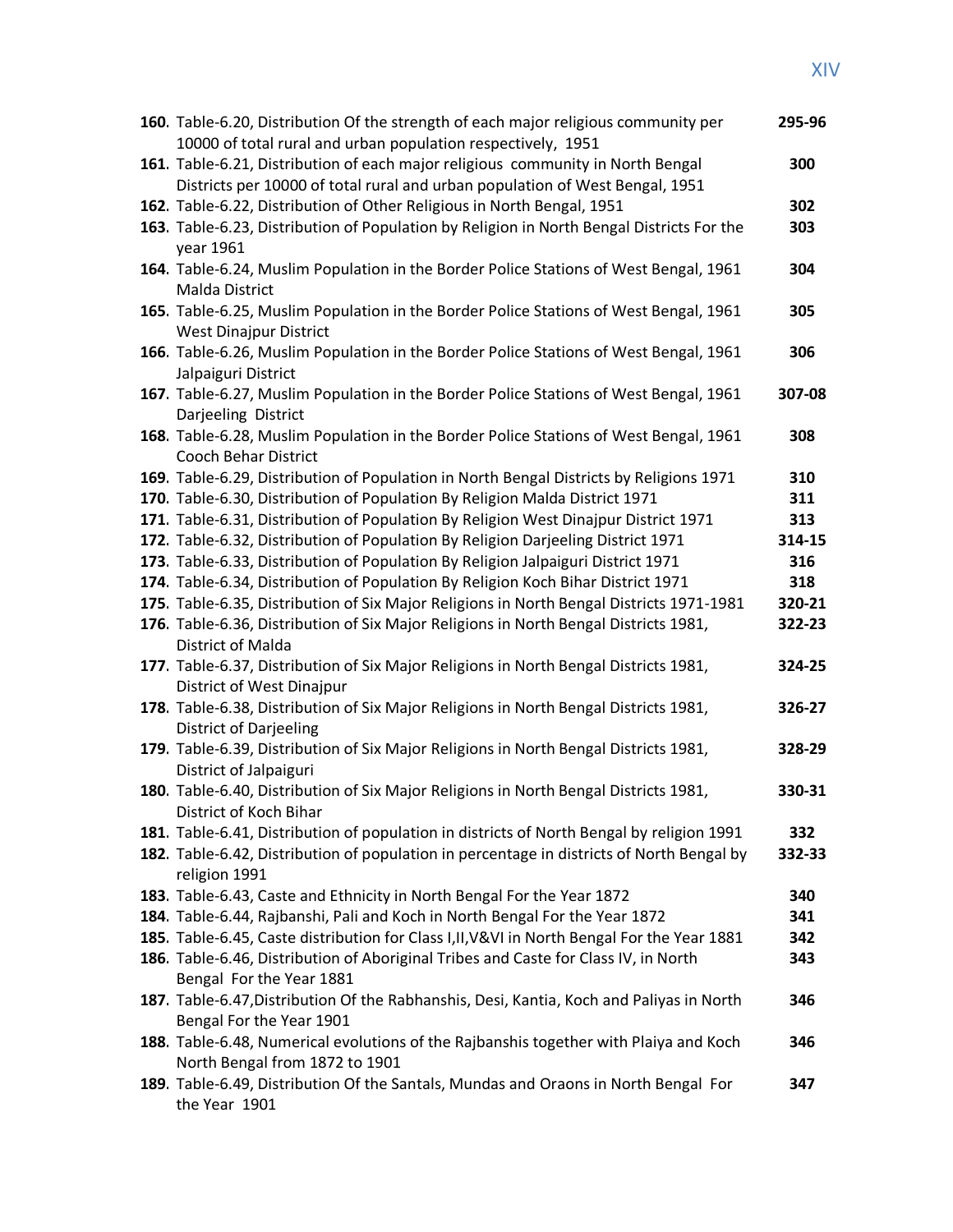| 190. Table-6.50, Numerical evolutions of the Santals in North Bengal from 1872 to<br>1901                                                                                                                                                                                 | 347                |
|---------------------------------------------------------------------------------------------------------------------------------------------------------------------------------------------------------------------------------------------------------------------------|--------------------|
| 191. Table-6.51, Distribution of the Musalmans according to the Caste Group in North<br>Bengal For the Year 1901                                                                                                                                                          | 348                |
| 192. Table-6.52, Some Castes and Tribes and their variation in North Bengal 1911<br>193. Table-6.53, Distribution of Population according to caste, tribe or race in North<br>Bengal (Hindus, Animists, Jains, Sikhis, Brahmos, Aryas and Buddhists) For the<br>Year 1921 | 352-353<br>354-356 |
| 194. Table-6.54, Distribution of Population according to caste, tribe or race in North<br>Bengal (Musalmans) For the Year 1921                                                                                                                                            | 359                |
| 195. Table-6.55, Scheduled Castes in North Bengal Districts (Selected) 1941                                                                                                                                                                                               | 364                |
| 196. Table-6.56, Non- Scheduled Castes (Selected) 1941                                                                                                                                                                                                                    | 365-366            |
| 197. Table-6.57, Scheduled Tribes in North Bengal Districts 1941                                                                                                                                                                                                          | 367                |
| 198. Table-6.58, Distribution of SC & ST Population in North Bengal For the Year 1951                                                                                                                                                                                     | 368                |
| 199. Table-6.59, Some important Castes in North Bengal 1951                                                                                                                                                                                                               | 371                |
| 200. Table-6.60, Distribution of Scheduled Tribe population North Bengal Districts<br>1951                                                                                                                                                                                | 372                |
| 201. Table-6.61, Castes and their synonyms or Sub-Castes Listed in 1961                                                                                                                                                                                                   | 374-375            |
| 202. Table-6.62, Distribution of SC population and Proportions In the Districts of North<br>Bengal 1961                                                                                                                                                                   | 376                |
| 203. Table-6.63, Distribution of Numerically important Scheduled Castes in Percentage<br>to the State North Bengal 1961                                                                                                                                                   | 377                |
| 204. Table-6.64, Some important Castes in North Bengal 1961                                                                                                                                                                                                               | 378                |
| 205. Table-6.65, Distribution of ST population and Proportions In the Districts of North<br>Bengal 1961                                                                                                                                                                   | 379                |
| 206. Table-6.66, , Distribution of Numerically important Scheduled Tribes in                                                                                                                                                                                              | 380                |
| Percentage to the State North Bengal, 1961                                                                                                                                                                                                                                |                    |
| 207. Table-6.67, Distribution of SC & ST Population in North Bengal For the Year 1971                                                                                                                                                                                     | 389-90             |
| 208. Table-6.68, SC in Rural and Urban Areas of North Bengal, Darjeeling District 1971                                                                                                                                                                                    | 390-91             |
| 209. Table-6.69, ST in Rural and Urban Areas of North Bengal, Darjeeling District 1971                                                                                                                                                                                    | 391-392            |
| 210. Table-6.70, SC in Rural and Urban Areas of North Bengal, jalpaiguri District 1971                                                                                                                                                                                    | 393-94             |
| 211. Table-6.71, ST in Rural and Urban Areas of North Bengal, jalpaiguri District 1971                                                                                                                                                                                    | 394-95             |
| 212. Table-6.72, SC in Rural and Urban Areas of North Bengal, Cooch Behar District<br>1971                                                                                                                                                                                | 396                |
| 213. Table-6.73, ST in Rural and Urban Areas of North Bengal, Cooch Behar District<br>1971                                                                                                                                                                                | 397                |
| 214. Table-6.74, SC in Rural and Urban Areas of North Bengal, West Dinajpur District<br>1971                                                                                                                                                                              | 398                |
| 215. Table-6.75, ST in Rural and Urban Areas of North Bengal, West Dinajpur District<br>1971                                                                                                                                                                              | 399-400            |
| 216. Table-6.76, SC in Rural and Urban Areas of North Bengal, Malda District 1971                                                                                                                                                                                         | 401                |
| 217. Table-6.77, ST in Rural and Urban Areas of North Bengal, Malda District 1971                                                                                                                                                                                         | 402                |
| 218. Table-6.78, Scheduled Castes & Scheduled Tribes in North Bengal Districts 1981                                                                                                                                                                                       | 404                |
| 219. Table-6.79, Scheduled Castes & Scheduled Tribes in North Bengal Districts 1991                                                                                                                                                                                       | 413                |
| 220. Table-6.80, Bilingualism, 1951 Jalpaiguri District                                                                                                                                                                                                                   | 425-426            |
| 221. Table-6.81, Bilingualism, 1951 Darjeeling District                                                                                                                                                                                                                   | 427-428            |
| 222. Table-6.82, Variation in the Proportion of the Population (1911-1961) Speaking                                                                                                                                                                                       | 429                |
| Numerically predominant Language (Including Dialects) as of 1961                                                                                                                                                                                                          |                    |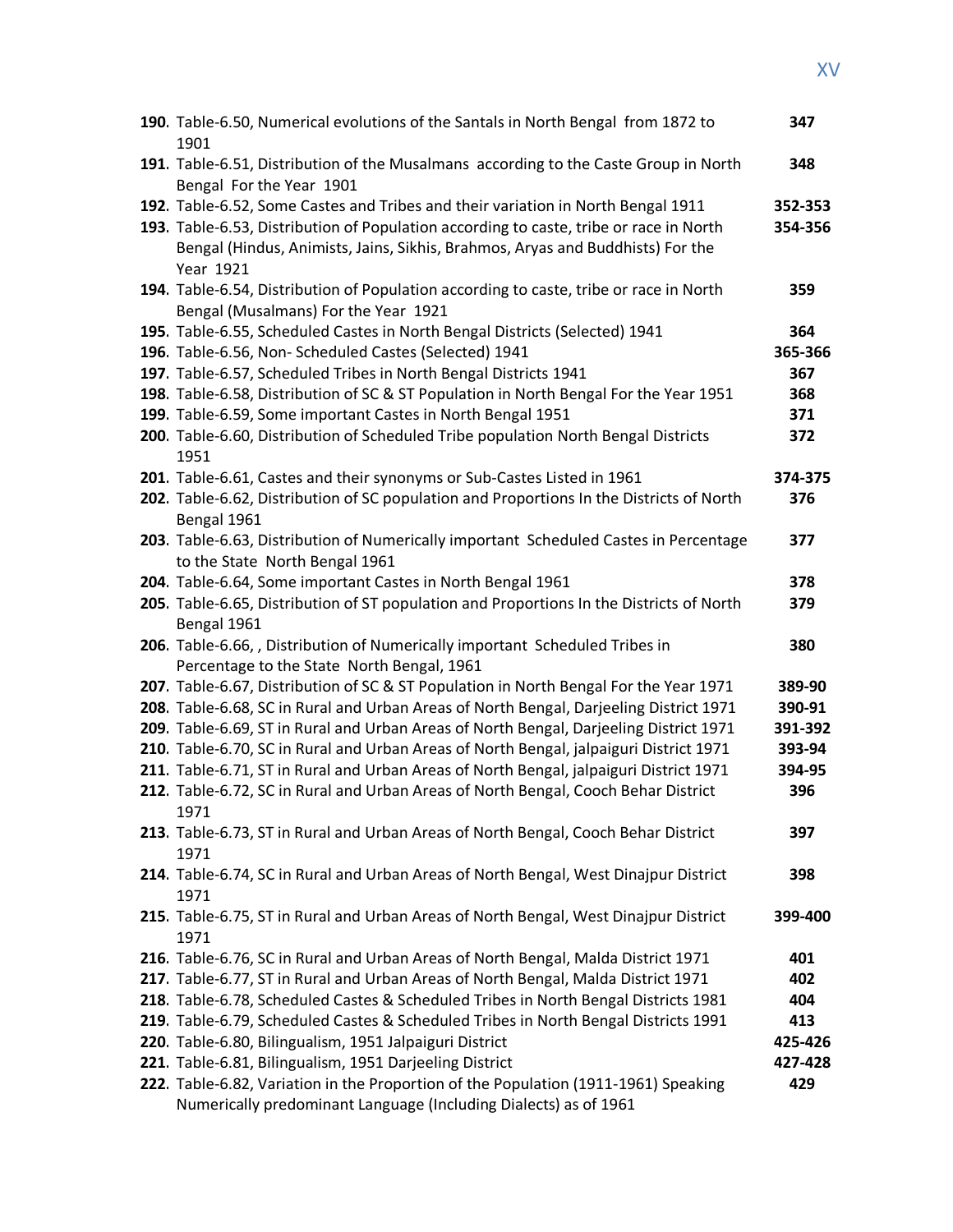| 223. Table-6.83, Distribution of Population in Reference to Religion, 1881 Malda<br>(Cont.)                                                                                     | 448           |
|---------------------------------------------------------------------------------------------------------------------------------------------------------------------------------|---------------|
| 224. Table-6.84, Distribution of Population in Reference to Religion, 1881 Malda<br>(Concl.)                                                                                    | 448           |
| 225. Table-6.85, Distribution of Population in Reference to Religion, 1881 Cooch Behar<br>(Cont.)                                                                               | 449           |
| 226. Table-6.86, Distribution of Population in Reference to Religion, 1881 Cooch Behar<br>(Concl.)                                                                              | 449           |
| 227. Table-6.87, Distribution of Population in Reference to Religion, 1881 Dinagepore<br>(Cont.)                                                                                | 449-50        |
| 228. Table-6.88, Distribution of Population in Reference to Religion, 1881 Dinagepore<br>(Cont.)                                                                                | 450-451       |
| 229. Table-6.89, Distribution of Population in Reference to Religion, 1881 Dinagepore<br>(Concl.)                                                                               | 451           |
| 230. Table-6.90, Distribution of Population in Reference to Religion, 1881 Darjeeling<br>(Cont.)                                                                                | 451-52        |
| 231. Table-6.91, Distribution of Population in Reference to Religion, 1881 Darjeeling<br>(Cont.)                                                                                | 452           |
| 232. Table-6.92, Distribution of Population in Reference to Religion, 1881 Darjeeling<br>(Concl.)                                                                               | 452-53        |
| 233. Table-6.93, Distribution of Population in Reference to Religion, 1881 Julpigoree<br>District (Cont.)                                                                       | 453           |
| 234. Table-6.94, Distribution of Population in Reference to Religion, 1881 Julpigoree<br>District (Cont.)                                                                       | 453-54        |
| 235. Table-6.95, Distribution of Population in Reference to Religion, 1881 Julpigoree<br>District (Concl.)                                                                      | 454           |
| 236. Table-6.96, Distribution of Population in Reference to Religion, 1891 Dinajpur                                                                                             | 454-55        |
| 237. Table-6.97, Distribution of Population in Reference to Religion, 1901 Dinajpur                                                                                             | 455-456       |
| 238. Table-6.98, Distribution of Population in Reference to Religion, 1891 Jalpaigure                                                                                           | 456           |
| 239. Table-6.99, Distribution of Population in Reference to Religion, 1901 Jalpaiguri<br>240. Table-6.100, Distribution of Population in Reference to Religion, 1891 Darjeeling | 456-57<br>457 |
| 241. Table-6.101, Distribution of Population in Reference to Religion, 1901 Darjeeling                                                                                          | 458           |
| 242. Table-6.102, Distribution of Population in Reference to Religion, 1891 Malda                                                                                               | 458           |
| 243. Table-6.103, Distribution of Population in Reference to Religion, 1901 Malda                                                                                               | 459           |
| 244. Table-6.104, Distribution of Population in Reference to Religion, 1981 & 1901                                                                                              | 459           |
| Cooch Behar                                                                                                                                                                     |               |
| 245. Table-6.105, Castes in North Bengal, 1881                                                                                                                                  | 460-461       |
| 246. Table-6.106, Castes in North Bengal, 1891                                                                                                                                  | 461-464       |
| 247. Table-6.107, Castes in North Bengal, 1901                                                                                                                                  | 465-467       |
| 248. Table-6.108, Police Station wise Population Distribution in North Bengal In                                                                                                | 468-69        |
| Reference to Religion, Dinajpur For the Year 1931                                                                                                                               |               |
| 249. Table-6.109, Police Station wise Population Distribution in North Bengal In                                                                                                | 469-470       |
| Reference to Religion, Malda For the Year 1931                                                                                                                                  |               |
| 250. Table-6.110, Police Station wise Population Distribution in North Bengal In                                                                                                | 470-471       |
| Reference to Religion, Jalpaiguri For the Year 1931                                                                                                                             |               |
| 251. Table-6.111, Police Station wise Population Distribution in North Bengal In                                                                                                | 471-472       |
| Reference to Religion, Darjeeling For the Year 1931                                                                                                                             |               |
| 252. Table-6.112, Police Station wise Population Distribution in North Bengal In                                                                                                | 473           |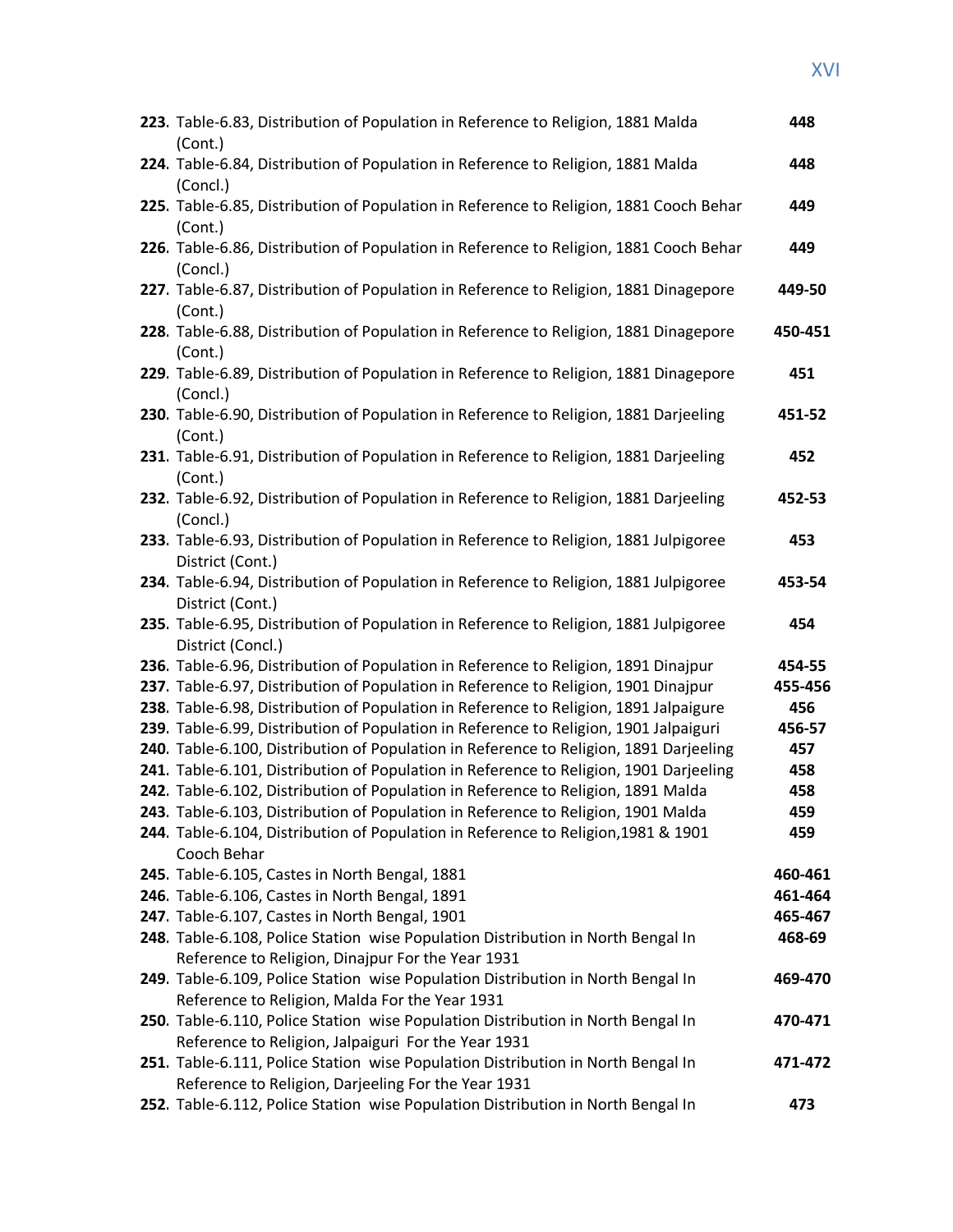| Reference to Religion, Cooch Behar For the Year 1931                                                                            |         |
|---------------------------------------------------------------------------------------------------------------------------------|---------|
| 253. Table-6.113, Police Station wise Distribution of Population In Reference to                                                | 473-474 |
| Religions, Dinajpur District For the Year 1941                                                                                  |         |
| 254. Table-6.114, Police Station wise Distribution of Population In Reference to                                                | 474-475 |
| Religions, Dinajpur District For the Year 1941                                                                                  |         |
| 255. Table-6.115, Police Station wise Distribution of Population In Reference to                                                | 475     |
| Religions, Jalpaiguri District For the Year 1941                                                                                |         |
| 256. Table-6.116, Police Station wise Distribution of Population In Reference to                                                | 476     |
| Religions, Jalpaiguri District For the Year 1941                                                                                |         |
| 257. Table-6.117, Police Station wise Distribution of Population In Reference to                                                | 477     |
| Religions, Darjeeling District For the Year 1941                                                                                |         |
| 258. Table-6.118, Police Station wise Distribution of Population In Reference to                                                | 477-478 |
| Religions, Darjeeling District For the Year 1941                                                                                |         |
| 259. Table-6.119, Police Station wise Distribution of Population In Reference to                                                | 478     |
| Religions, Malda District For the Year 1941                                                                                     |         |
| 260. Table-6.120, Police Station wise Distribution of Population In Reference to                                                | 479     |
| Religions, Malda District For the Year 1941<br>261. Table-6.121, Police Station wise Distribution of Population In Reference to | 479     |
| Religions, Cooch Behar District For the Year 1941                                                                               |         |
| 262. Table-6.122, Police Station wise Distribution of Population In Reference to                                                | 480     |
| Religions, Cooch Behar District For the Year 1941                                                                               |         |
| 263. Table -7.1, Party position in Parliamentary Election 1971, North Bengal                                                    | 501     |
| 264. Table -7.2, Party position in West Bengal State's Assembly Election 1971, North                                            | 501     |
| Bengal                                                                                                                          |         |
| 265. Table -7.3, Party position in West Bengal State's Assembly Election 1972, North                                            | 502     |
| Bengal                                                                                                                          |         |
| 266. Table -7.4, Party position in Parliamentary Election 1977, North Bengal                                                    | 502     |
| 267. Table -7.5, Party position in West Bengal State's Assembly Election 1977, North                                            | 502     |
| Bengal                                                                                                                          |         |
| 268. Table -7.6, Party position in Parliamentary Election 1980, North Bengal                                                    | 503     |
| 269. Table -7.7, Party position in West Bengal State's Assembly Election 1982, North                                            | 503     |
| Bengal                                                                                                                          |         |
| 270. Table -7.8, Party position in Parliamentary Election 1984, North Bengal                                                    | 503     |
| 271. Table -7.9, Party position in Parliamentary Election 1989, North Bengal                                                    | 503     |
| 272. Table -7.10, Party position in West Bengal State's Assembly Election 1987, North<br>Bengal                                 | 504     |
| 273. Table -7.11, Party position in Parliamentary Election 1991, North Bengal                                                   | 504     |
| 274. Table -7.12, Party position in West Bengal State's Assembly Election 1991, North                                           | 504     |
| Bengal                                                                                                                          |         |
| 275. Table -7.13, Distribution of SC & ST Seats Assembly Constituency of North Bengal                                           | 506     |
| Districts 1952                                                                                                                  |         |
| 276. Table -7.14, Distribution of SC & ST Seats Assembly Constituency of North Bengal                                           | 506     |
| Districts 1957                                                                                                                  |         |
| 277. Table -7.15, Distribution of SC & ST Seats Assembly Constituency of North Bengal                                           | 506     |
| Districts 1962                                                                                                                  |         |
| 278. Table -7.16, Distribution of SC & ST Seats Assembly Constituency of North Bengal                                           | 507     |
| Districts 1967                                                                                                                  |         |
| 279. Table -7.17, Distribution of SC & ST Seats Assembly Constituency of North Bengal                                           | 507     |